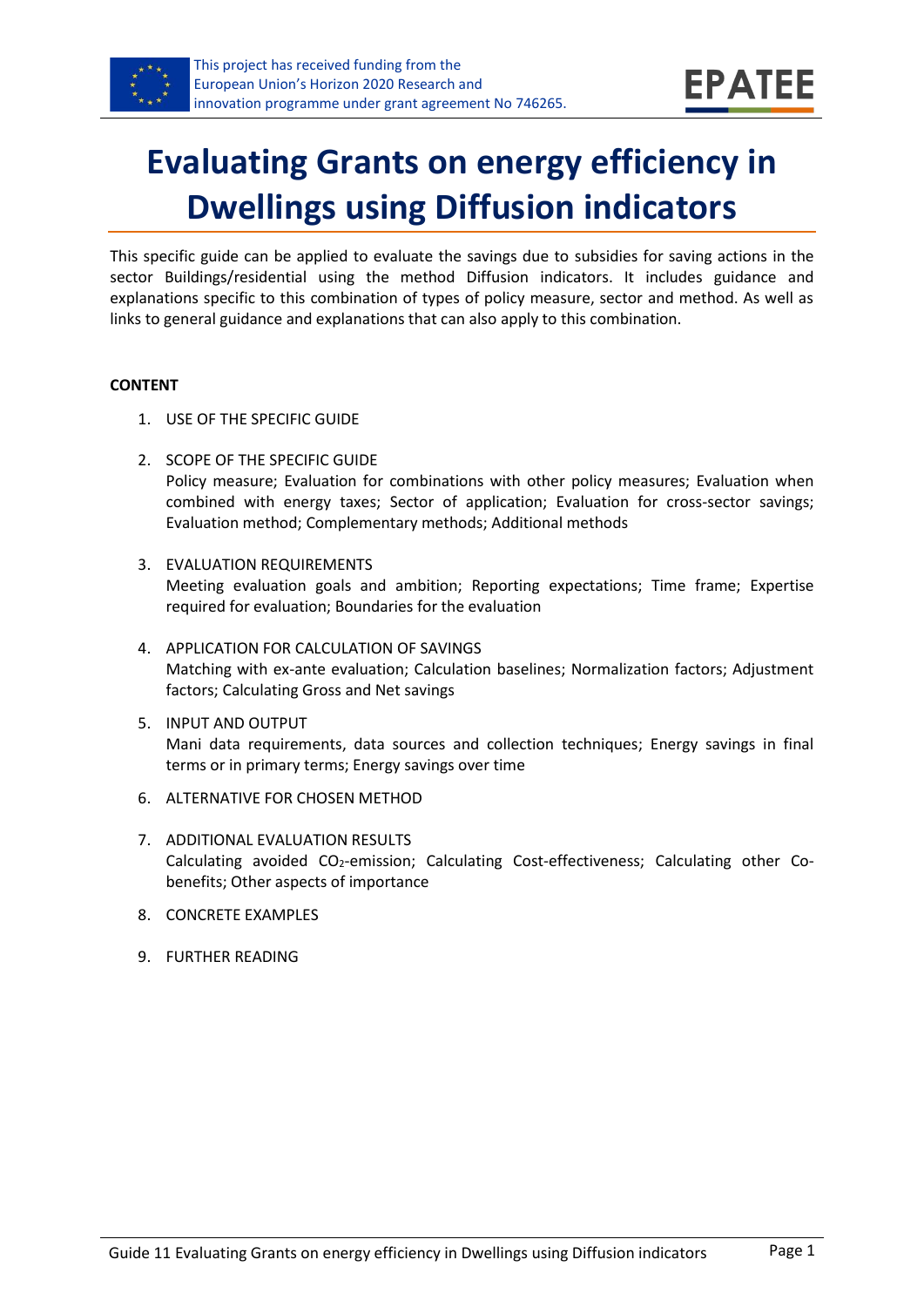# **1 | USE OF THE GUIDE–AUDIENCE, OBJECTIVES AND FOCUS**

The primary **audience** for this guide is energy efficiency programme designers, implementers or supervisors, and evaluators looking for guidance on the evaluation process of energy savings in the scope of this guide.

Although the application of the specific guide will generally concern the (sub)national level, account will be taken of issues at EU level when relevant (e.g. the specific format of saving figures for the EED).

This guide is not about the preceding step in the evaluation process, the choice of the method. About this previous step in the evaluation process, see the guidance provided [here.](https://www.epatee-toolbox.eu/wp-content/uploads/2019/04/epatee_integrating_evaluation_into_policy_cycle.pdf) This guide is not about the preceding step in the evaluation process, the choice of the method. About this previous step in the evaluation process, see the guidance provided [here.](https://www.epatee-toolbox.eu/wp-content/uploads/2019/04/epatee_integrating_evaluation_into_policy_cycle.pdf) However, after presenting the capabilities and limitations of the guide at hand, the user will be offered alternatives for the method within this guide (see section [6\)](#page-0-0).

The **objective** of this guide is to provide:

- Information on the scope of the guide that enables the user to decide whether this guide is suited to his/her needs, and whether complementary or additional method(s) could be needed or useful (sectio[n 2\)](#page-0-1);
- Guidance about specifying the evaluation objectives and requirements (section [3\)](#page-0-2);
- Guidance about key methodological choices to calculate energy savings (section [4\)](#page-0-3);
- Guidance about the inputs (data requirements) and outputs of the method (energy savings metrics) (sectio[n 5\)](#page-0-4)**;**
- Possible alternative methods (with pros and cons) (section [6\)](#page-0-0)
- Background about evaluation results other than energy savings (sectio[n 7\)](#page-0-5);
- Relevant examples, case studies and/or good practices (section [8\)](#page-0-6);
- Relevant references for further reading (section [9\)](#page-0-7).

The guide is intended for assessing realised (ex-post) energy savings. However, account is taken of earlier (ex-ante) evaluations of expected savings, if available (see section [4\)](#page-0-3).

The **focus** of the guide is on impact evaluation, i.e. determining the energy savings, but not on how this has been reached through a step by step process with intermediate results (process evaluation).

Readers looking for the basic and general principles of energy efficiency evaluation may find the followin[g link](https://www.epatee-toolbox.eu/evaluation-principles-and-methods/) useful.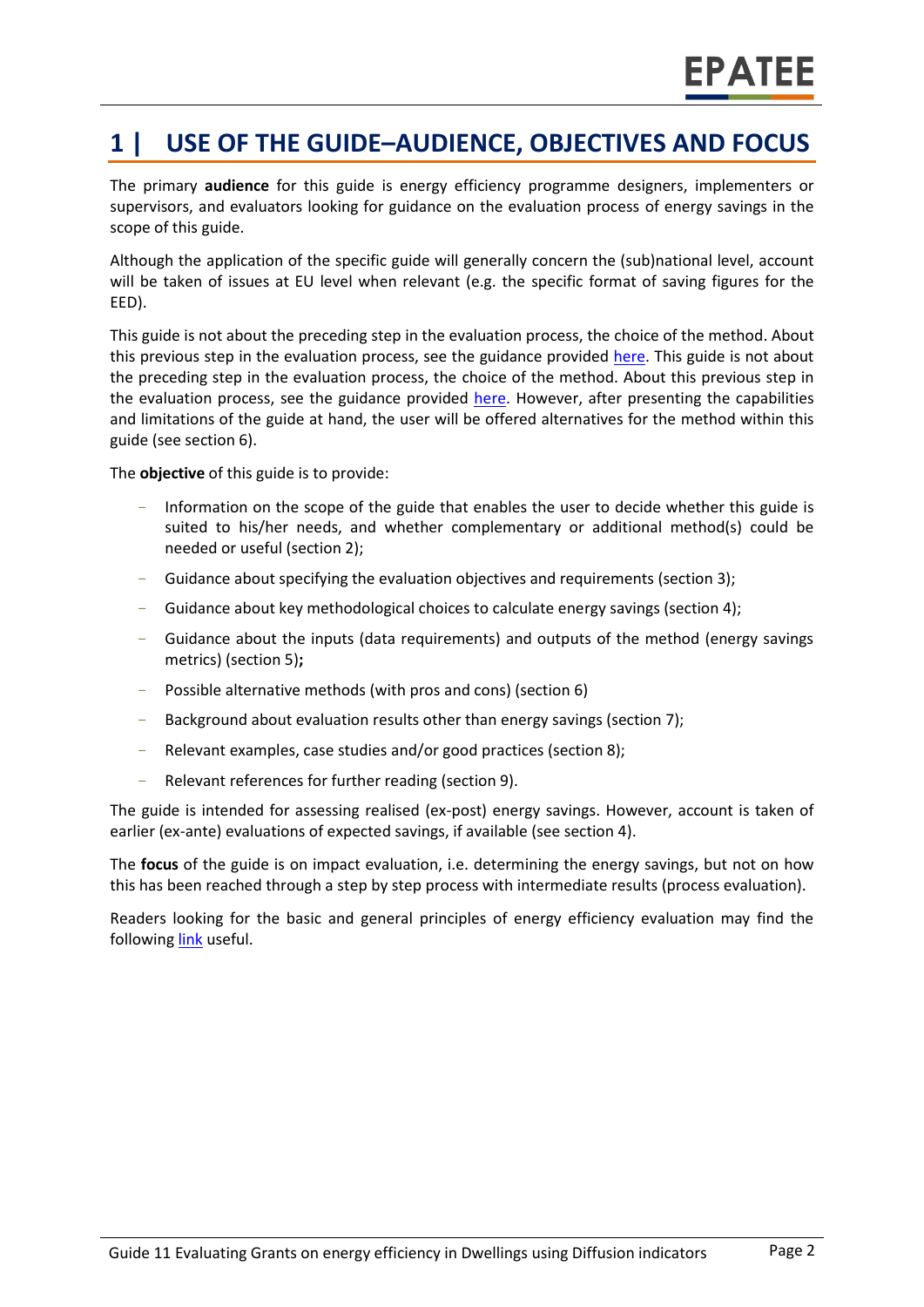# **2 | SCOPE OF THE GUIDE – POLICY, SECTOR and METHOD**

### **2.1 About Grants**

More information and examples on the different subtypes residing under the main type **Grants & Subsidies (GS)** can be found [here](http://www.measures-odyssee-mure.eu/) and [here.](https://epatee.eu/knowledge-base) The focus of this specific guide can be extended to taxrebates (part of the main type Fiscal / Tariffs) that stimulate energy savings in the same way as subsidies.

Subsidy schemes on residential buildings generally concern grants covering part of the investments needed for various saving actions, such as glass/wall/roof/floor insulation and more efficient heating systems. The grant could be a fixed amount (e.g. for a new boiler) or an amount per m2 (insulation). The grant can also be dependent on the quality of the saving actions, e.g. higher for very efficient heating systems than for just more efficient ones.

The subsidy scheme is often managed by an agency that reports to government about provided subsides, the number of executed saving actions and the savings realized. Often an evaluation of the effectiveness of the scheme is performed as part of the general control on government spending.

More detailed information on the evaluation of Grants can be found [here.](https://www.epatee-lib.eu/media/docs/EMEEES_WP2_D1_Assessment_existing_evaluation_2008-04-21.pdf)

Grants are often combined with information (part of main policy type Information & Education), in order to inform dwelling owners on the possibilities for saving energy. They are also combined with the policy type Voluntary Agreements between a group of end-users and government/agency. For such combination it is assumed that the overall savings are mainly due to the grants, although the evaluation concerns the combined savings effect of both policy measures.

The guide is not capable of attributing part of the (overall) calculated savings to each of the policy measures (see also Double counting in the section on Calculating Gross and Net savings).

#### **2.2 Evaluation when combined with energy taxes**

Energy taxes may also be present, which stimulate to invest into all kind of saving actions. The calculated savings effect for grants will overlap with that of the energy tax.

This guide is not capable of attributing part of the (overall) calculated savings to either the policy measures at hand or the energy tax. For dealing with this overlap, see section on Gross to Net savings.

# **2.3 About Buildings/residential**

Information on (sub)sectors defined in the Toolbox can be found [here](http://www.measures-odyssee-mure.eu/) an[d here,](https://www.epatee-lib.eu/) chapter 2, p.17

The focus of the subsidy scheme is existing dwellings, as savings for new dwellings are generally realized with the deployment of minimum efficiency standards. The scheme can focus on owners of dwellings and/or on social housing corporations with rented dwellings. The scheme can focus on individual dwellings (detached, row) or apartment buildings with common facilities.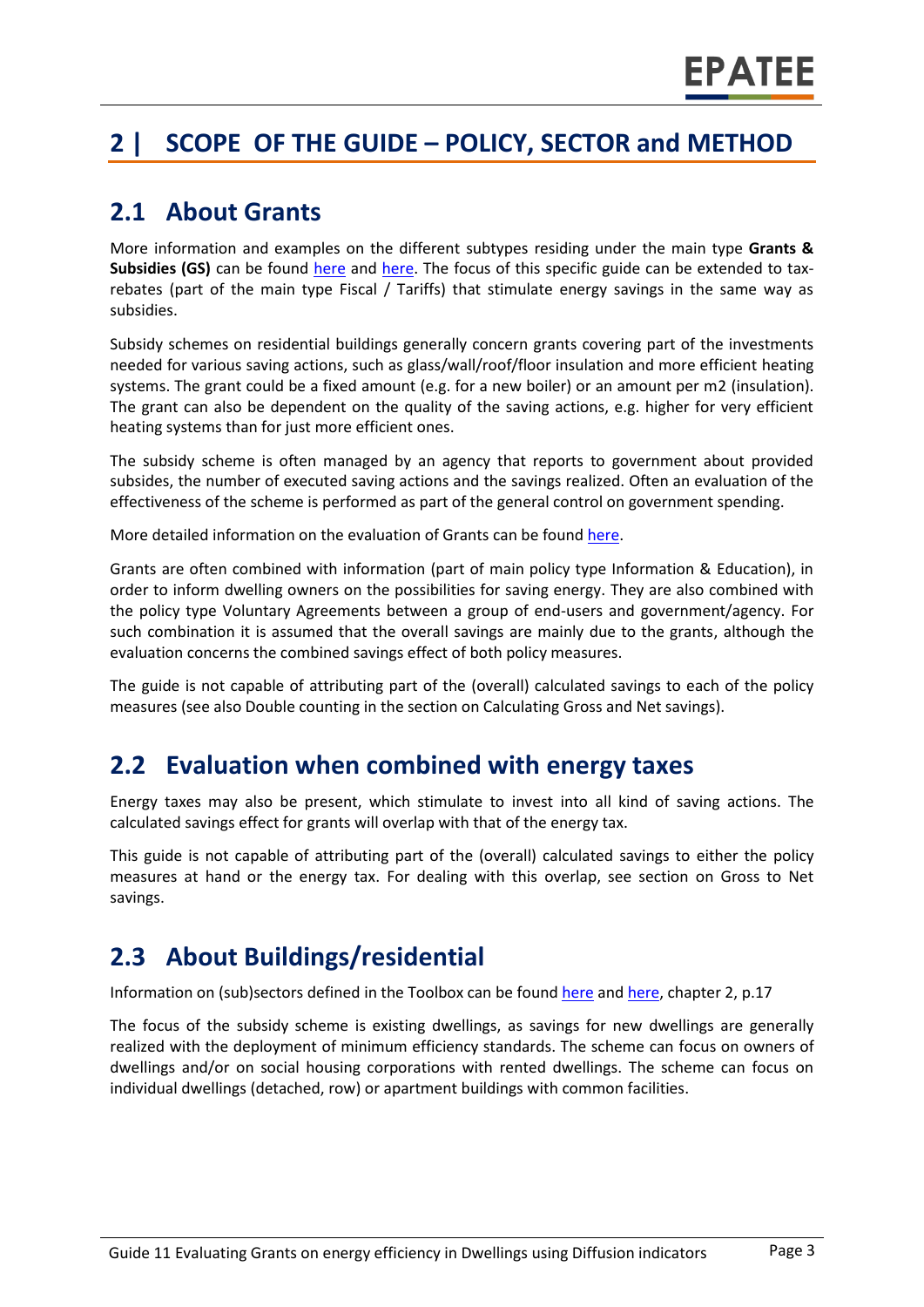# **2.4 About Diffusion indicators**

Diffusion indicators show the penetration of specific saving actions, in this case e.g. the fraction of High Efficiency boilers from all boilers, or the fraction of dwellings with roof insulation. It also can show the share of renovated buildings to certain energy efficiency class in total building stock.

The indicator generally covers the national stock of dwellings, but separate indicators may be available per type of dwelling.

The indicator is calculated yearly on the basis of statistical or other sources (see section on main data requirements).

The indicator concerns the number of saving actions (or fraction of dwellings) but does not provide information on the unitary savings per saving action (see next section on complementary methods).

Information about the various evaluation methods can be found [here,](https://www.epatee-toolbox.eu/wp-content/uploads/2019/04/Saving_calculation_methods_for_EPATEE_Toobox_2019_04_24.pdf) table 1 and 2. This source also covers the combination of the method at hand with other methods, which will be dealt with below.

# **2.5 Complementary methods to determine total savings**

Complementary methods are methods that are required, in addition to the primary selected method, to calculate total energy savings.

The method at hand concerns the determination of the number of actions. In order to provide the total savings the unitary savings per action should also be calculated. Therefore, the guide should also contain one of the methods to calculate unitary savings. Because diffusion indicators often concern uniform saving actions at sector level or beyond, the deemed savings method is often applied to calculate unitary savings. However, the methods engineering estimate or billing analysis can also be applied.

For more information about methods to calculate unitary savings, see table 2 in thi[s link.](https://www.epatee-toolbox.eu/wp-content/uploads/2019/04/Saving_calculation_methods_for_EPATEE_Toobox_2019_04_24.pdf)

# **2.6 Additional methods to increase reliability of the results**

An additional method can be applied on top of the chosen method to improve the reliability of the evaluation results and/or the cost-effectiveness of the evaluation approach.

Additional methods concern the calculation of unitary savings (see chapter 6 in thi[s link\)](https://www.epatee-toolbox.eu/wp-content/uploads/2019/04/Saving_calculation_methods_for_EPATEE_Toobox_2019_04_24.pdf). Because the chosen method Diffusion indicator calculates the number of actions, there will be no additional method available.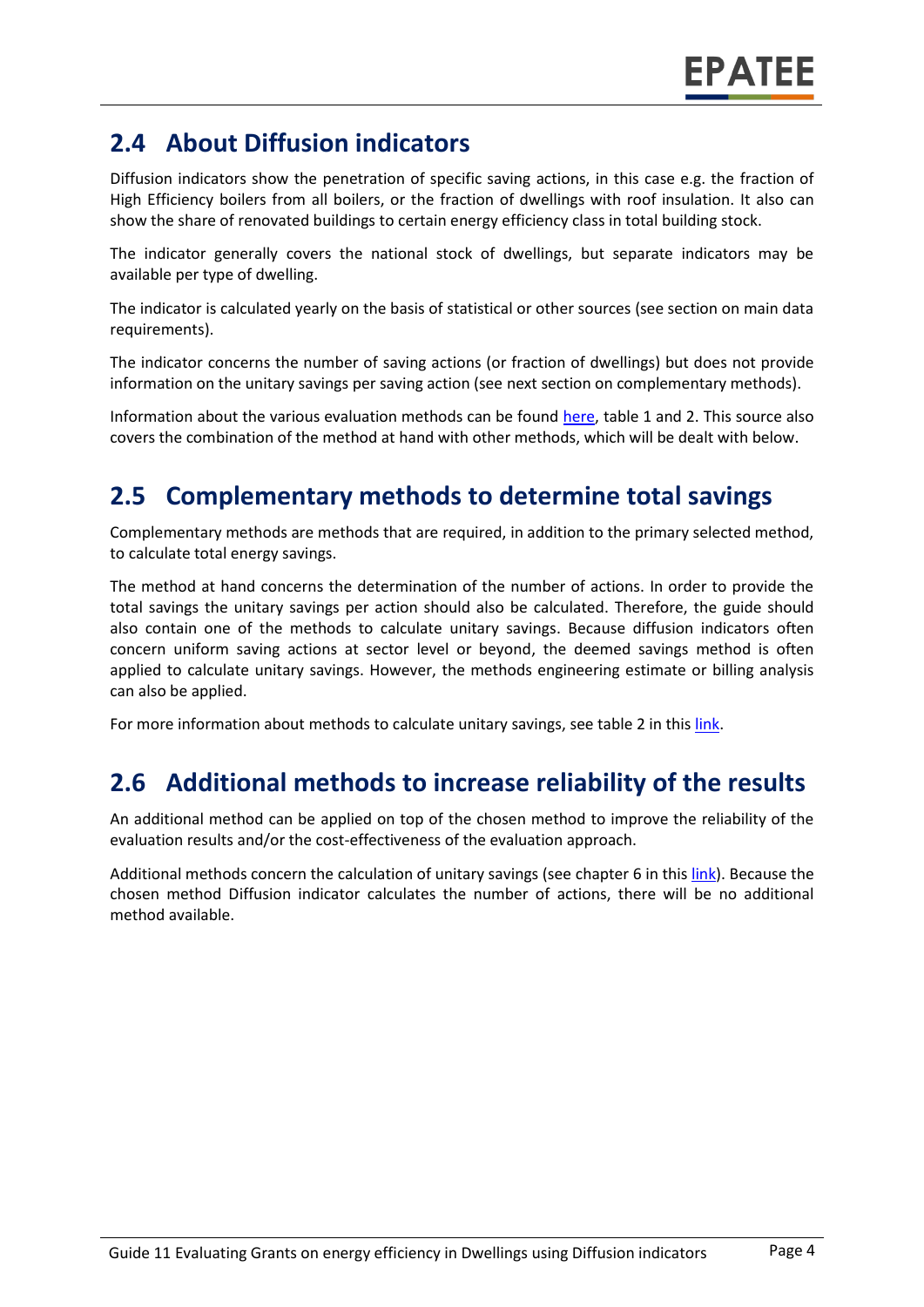# **3 | EVALUATION OBJECTIVES and REQUIREMENTS**

### **3.1 Meeting evaluation goals and ambition**

The table shows whether this guide can be used to report on general evaluation goals or criteria. See also this [document.](https://www.epatee-lib.eu/media/docs/D4_EMEEES_Final.pdf)

| General types of evaluation goals or criteria                        | Level of<br>ambition | <b>Remarks</b>                                                         |
|----------------------------------------------------------------------|----------------------|------------------------------------------------------------------------|
| Calculation of realized energy savings from<br>saving actions        | Fair                 | Depends on the complementary<br>method to calculate unitary saving     |
| Calculation of energy savings attributed to the<br>policy measure(s) | Limited              | Number of actions to be corrected<br>for free riders                   |
| Cost-effectiveness of saving action (for end-<br>users)              | Good                 | Focus on specific uniform saving<br>actions with savings and cost data |
| Cost-effectiveness of policy (government<br>spending)                | Fair                 | Effectiveness of grant scheme<br>influenced by free riders             |
| $CO2$ -emission reduction from saving actions                        | Good                 | Reduction per saving action clear                                      |
| $CO2$ -emission reduction attributed to the<br>policy measure(s)     | Fair                 | Effectiveness of grant scheme<br>influenced by free riders             |

For more information on verification of actual energy savings and attribution/baseline/corrections, see section 4, and for cost-effectiveness and emission reduction see section 7.

# **3.2 Reporting expectations**

Possible reporting options:

- Gross and Net savings
- Yearly savings and cumulative of discounted savings
- Rebound and free rider effects.

#### **3.3 Time frame for evaluation**

The length of the evaluation period is dependent on:

- the active period of the policy measure (without major changes),
- the need to monitor developments before the implementation of savings actions
- the time needed to present (reliable) results or impacts that fit into the decision making process. In some cases, the periodicity of evaluation can be set by law.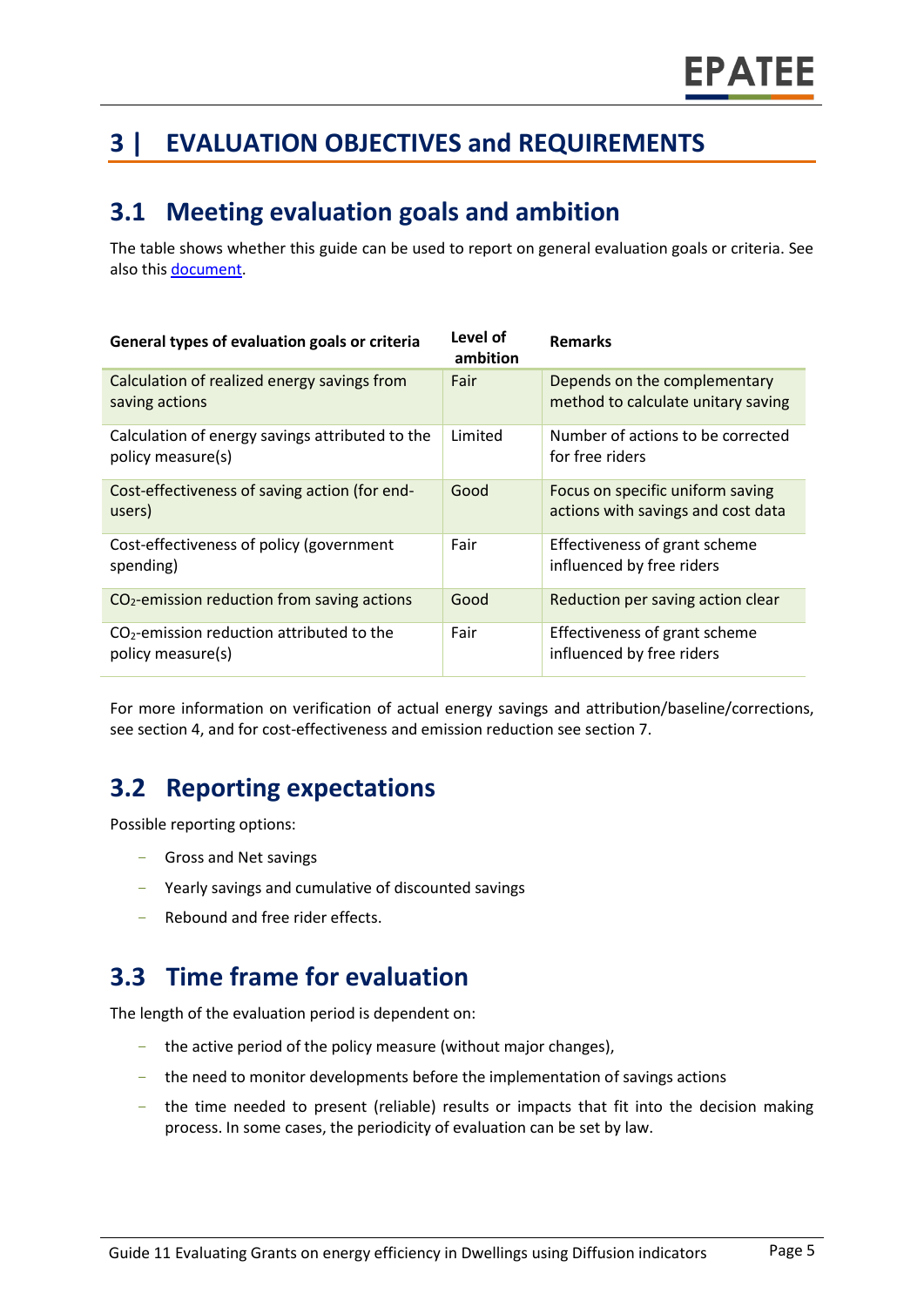For the guide at hand the calculation of the number of actions with the Diffusion indicator method asks for a period equal to the active period of the policy measure including previous year because the number of saving actions is calculated as the difference with the year before.

The unitary savings are calculated with a complementary method. If deemed savings is used the evaluation period might have to start before the grant scheme in order to have reliable deemed values. For billing analysis as complementary method, the same period as for the diffusion method can be chosen.

The planning of evaluation activities concerns regular monitoring of energy consumption and factors that define consumption, intermediate check of (ex-ante) estimated (unitary) savings through measuring or surveys, intermediate evaluations to improve the policy implementation and the final evaluation and reporting. See also planning of evaluation in the link [here.](https://www.epatee-toolbox.eu/wp-content/uploads/2019/04/epatee_integrating_evaluation_into_policy_cycle.pdf)

#### **3.4 Expertise needed for chosen method**

If corrections for normalization and adjustment factors are required when calculating the unitary savings expertise is needed on how these factors influence the savings and how to gather the data needed to assess the effects on gross and net savings.

# **3.5 Boundaries for the evaluation**

In this guide on dwellings the diffusion indicator method can only be applied to uniform saving actions, such as various insulation measures and replacement of the boiler. The guide covers only part of overall energy consumption of households that is billed. Moreover, the interaction with other (already present) saving actions is not covered in the guide.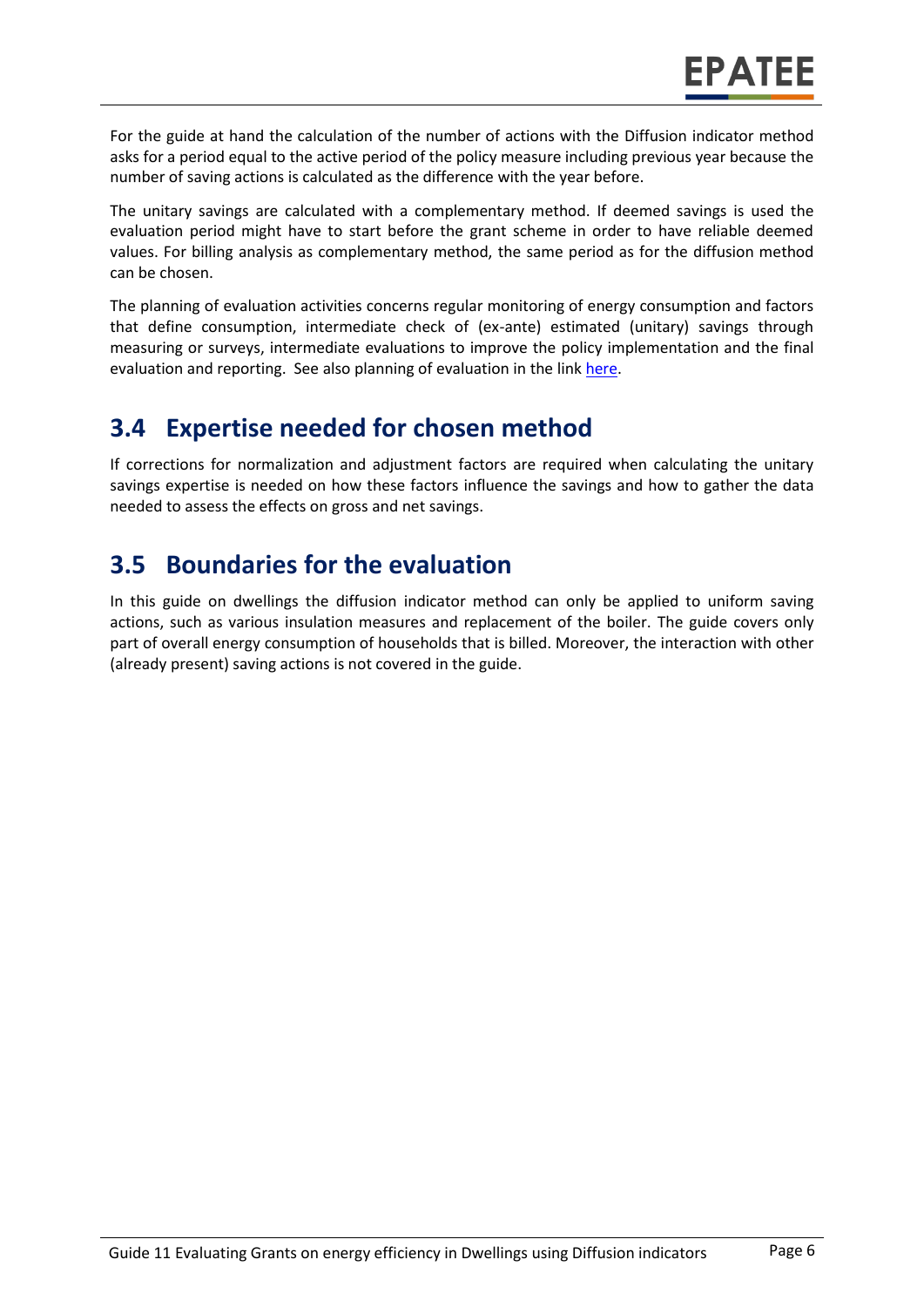# **4 | KEY METHODOLOGICAL CHOICES FOR CALCULATION OF ENERGY SAVINGS**

This section deals with key methodological choices to be considered when calculating energy savings: consistency between ex-ante and ex-post evaluation, baseline, normalization and adjustment factors. These choices are important to document when reporting energy savings, to ensure the transparency of the results. General principles of calculating realized savings using different methods can be found [here](https://www.epatee-lib.eu/media/docs/D4_EMEEES_Final.pdf) and [here.](https://www.epatee-lib.eu/media/docs/EMEEES_WP3_Report_Final.pdf)

Calculating energy savings with the method Diffusion indicators only works for uniform saving actions, which can be counted because each saving action has (more or less) the same unitary savings. Therefore, the saving actions in dwellings are split as to type (e.g. various insulation actions) and, if relevant, the kind of dwelling (to take into account the amount of insulated surface).

On basis of yearly monitoring of the number of (various) saving actions present, the extra saving actions per year are calculated per type. These numbers are multiplied by the unitary savings provided by the complementary method (see chapter 2) to have the total savings.

The increase in the number of saving actions concerns both the increase due to policy (in this case Grants) and the autonomous increase (e.g. replacing old boilers by new boilers on the market that are by definition more efficient). The increase connected to the subsidy scheme should be corrected for free riders (see section on Gross-to-Net savings).

#### **4.1 Matching method with earlier ex-ante evaluation**

If an ex-ante evaluation has been performed before the start of the grant scheme the choice of the ex-post evaluation method can be matched with that of the ex-ante evaluation. This will depend on the evaluation objectives, timeframe and data available.

From the viewpoint of methodological consistency and data availability using the same method in exante evaluation and in this guide on ex-post evaluation might be an obvious choice. However, for an ex-ante evaluation usually no Diffusion indicator method is applied because this method is based on observed data (see table 4 in this [link\)](https://www.epatee-toolbox.eu/wp-content/uploads/2019/04/Saving_calculation_methods_for_EPATEE_Toobox_2019_04_24.pdf).

The Diffusion indicator method can only be applied ex-ante if a detailed scenario study supplies the same data as used in the ex-post evaluation. Using the same method enables to compare the expected values with the observed values, which can lead to better ex-ante evaluations.

The (ex-post) diffusion indicator method could be matched with a different method in the ex-ante evaluation. But the generally available ex-ante methods deemed savings or engineering estimate concern the calculation of unitary savings and cannot be matched with the diffusion indicator method on number of saving actions (see "Different methods ex-ante and ex-post in chapter 7 [here.](https://www.epatee-toolbox.eu/wp-content/uploads/2019/04/Saving_calculation_methods_for_EPATEE_Toobox_2019_04_24.pdf) However, the ex-post diffusion method can be matched with the ex-ante method Stock modeling.

To calculate total savings the diffusion indicator method has to be combined with a complementary method on calculating unitary savings. This method on unitary savings (ex-post) can be matched as well with the same method or another method in the ex-ante evaluation. Given the generally available ex-ante methods the match is confined to the deemed savings or the engineering estimate method.

If the Diffusion indicator method does not provide an acceptable (but requested) match with the earlier applied ex-ante method it might be useful to select another specific guide (see examples of alternatives in section 6).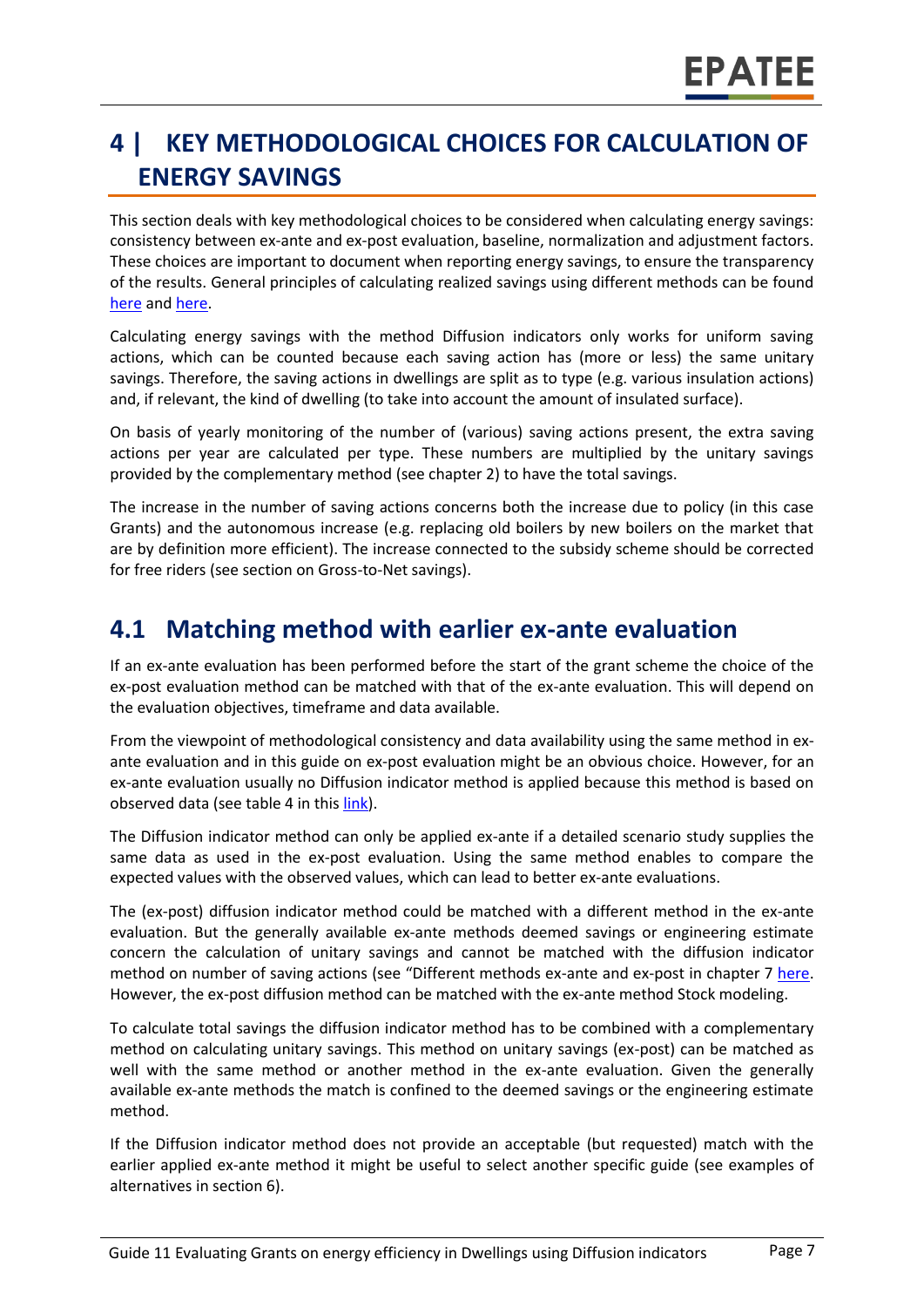### **4.2 Calculation baselines**

Energy savings are defined in general as the difference between the actual situation and a reference situation without the saving actions (and without the policy measures that influence these saving actions). In case of saving actions the reference situation can be defined using various calculation baselines: Before/after, With/without, Trend, Target/control group and Minimum efficiency standards; see further [here.](https://www.epatee-toolbox.eu/wp-content/uploads/2019/04/Application_of_KB_savings_baselines_and_correction_factors_in_the_Toolbox_and_PSMCs_190418_.pdf)

Total savings are found by multiplying the unitary savings per action by the number of actions. The chosen baseline can define the total savings through the unitary savings, but also through the number of actions.

The focus of the method Diffusion indicator is on calculating the number of saving actions. The baseline With/without or Trend can be used to calculate the number of actions due to the grants.

The unitary savings are calculated with the complementary method deemed savings (or engineering estimate or billing analysis, see section 2). Here the baseline option With/without can be chosen. In case of above-standard-savings the baseline Minimum efficiency standard can be chosen ; see table 1 in thi[s link.](https://www.epatee-toolbox.eu/wp-content/uploads/2019/04/Saving_calculation_methods_for_EPATEE_Toobox_2019_04_24.pdf)

Depending on the requirements in section 3, preference should be given to one or the other baseline.

See further information on baselines in this [document.](https://www.academia.edu/14979876/Evaluating_energy_efficiency_policy_measures_and_DSM_programmes)

### **4.3 Normalization factors**

The calculation, using the baseline(s) considered in the previous section, provides a change in energy consumption that should be corrected for influences on energy consumption other than saving actions. These so-called normalization factors can be weather (with effect on consumption), the rebound effect and changes in energy using activities, such as production (industry), occupation rate (buildings) or car usage (transport).

If required by evaluation goals and ambitions (see section 3) also the Performance gap and the Prebound effect can be taken into account (see normalization factors in this [link](https://www.epatee-toolbox.eu/wp-content/uploads/2019/04/Saving_calculation_methods_for_EPATEE_Toobox_2019_04_24.pdf) and [here](https://www.academia.edu/14979876/Evaluating_energy_efficiency_policy_measures_and_DSM_programmes) or [here\)](https://www.eceee.org/library/conference_proceedings/eceee_Summer_Studies/2017/8-monitoring-and-evaluation-building-confidence-and-enhancing-practices/impacts-and-cost-effectiveness-of-major-energy-efficiency-policies-for-existing-buildings-what-do-we-exactly-know-and-what-can-we-learn/).

Total savings result from unitary savings per action times the number of actions. For the calculation of number of actions with the Diffusion indicator method no normalization factors are valid. The calculation of the unitary savings can involve normalization for the **rebound effect** (the extra energy consumption due to a higher thermostat setting after saving actions that lower the energy bill). For dwellings, no normalization of changes in energy using activities is needed (see table 1 in thi[s link\)](https://www.epatee-toolbox.eu/wp-content/uploads/2019/04/Saving_calculation_methods_for_EPATEE_Toobox_2019_04_24.pdf).

If the complementary method deemed savings is applied for calculating unitary savings no normalization for weather is needed. But for the complementary method billing analysis a correction for **weather** is needed. Normalization factor Weather concerns a correction of energy consumption data for differences in outdoor temperature during the heating season or cooling season. Actual and baseline energy consumption data are corrected for yearly deviations from long term mean values, expressed in heating degree days for heating or cooling degree days for cooling.

A correction for the Rebound is not automatically done, as it asks for additional data to be gathered (see section 5). The same is true for a correction for the Pre-bound effect and/or Performance gap.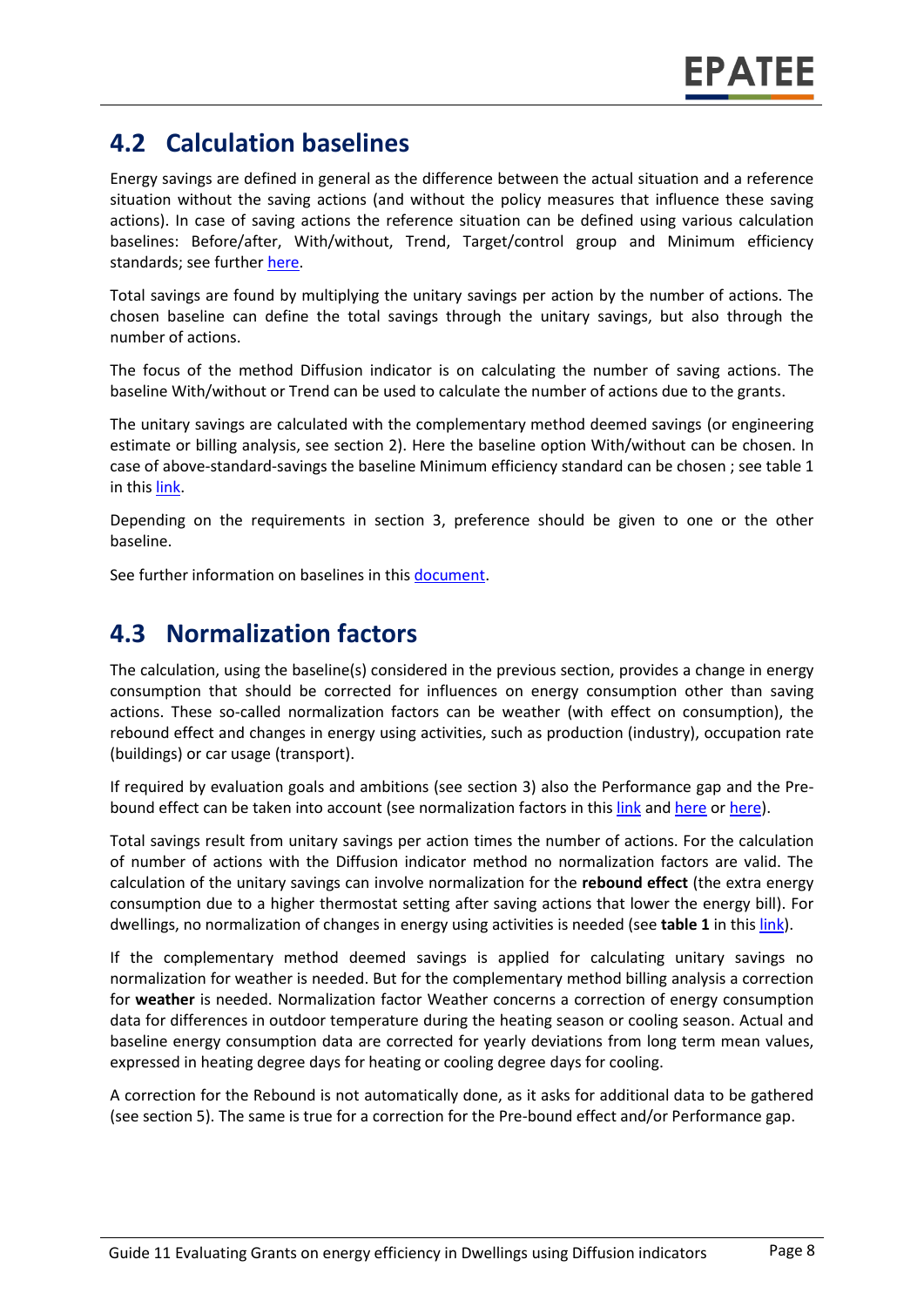### **4.4 Adjustment factors**

Adjustment factors define which part of the calculated energy savings can be attributed to a policy measure or meets the definition of savings specified in the evaluation objectives or reporting requirements (see next section on "Calculating Gross and net savings).

Adjustment factors can concern the Free rider effect, the Spill-over/multiplier effect, Additionality, Non-compliance and Double counting (se[e here\)](https://www.epatee-toolbox.eu/wp-content/uploads/2019/04/Saving_calculation_methods_for_EPATEE_Toobox_2019_04_24.pdf).

With this specific guide, total savings are found by multiplying the unitary savings by the number of actions. The focus of the method Diffusion indicator is on calculating the number of actions due to grants, where the **free rider** and **spill-over** effect can be taken into account. A complementary method is used to calculate unitary savings, where the adjustment factors additionality and noncompliance can influence the unitary savings (see **table 2** in this [link\)](https://www.epatee-toolbox.eu/wp-content/uploads/2019/04/Saving_calculation_methods_for_EPATEE_Toobox_2019_04_24.pdf).

If the deemed savings method is used to calculate unitary savings the adjustment factor **noncompliance** might be relevant, but additionality may not be needed.

Free riders concern a distinction between saving actions due to the policy measure and actions, which would have been taken anyway. The method Diffusion indicators does not provide directly this information, thus other ways must be found, such as a survey among participants to the policy measure about their motivation, or application of Randomized Controlled Trial (RCT) or Quasiexperimental design (see further in this [topical case study\)](https://www.epatee-toolbox.eu/wp-content/uploads/2018/10/epatee_topical_case_study_evaluating_net_energy_savings.pdf).

The calculation of the spill-over effect is often difficult due to lack of data to prove a causal relation with the policy measure/sector at hand. Non-compliance, an improper implementation of e.g. insulation measures asks for a sample-wise check of the quality of saving actions.

Finally an adjustment may be needed for **double counting**, in case of another policy focusing on the same saving actions as evaluated here. But double counting can only be accounted for at a higher level than individual specific guides (see section on Gross and Net savings).

For more information on adjustment factors see also the link [here](https://www.epatee-lib.eu/media/docs/EMEEES_WP3_Report_Final.pdf) an[d here](https://www.academia.edu/14979876/Evaluating_energy_efficiency_policy_measures_and_DSM_programmes) o[r here.](https://www.epatee-lib.eu/media/docs/D4_EMEEES_Final.pdf)

In case of top-down methods adjustment factors can concern autonomous savings (or technological progress) and price-induced energy efficiency progress.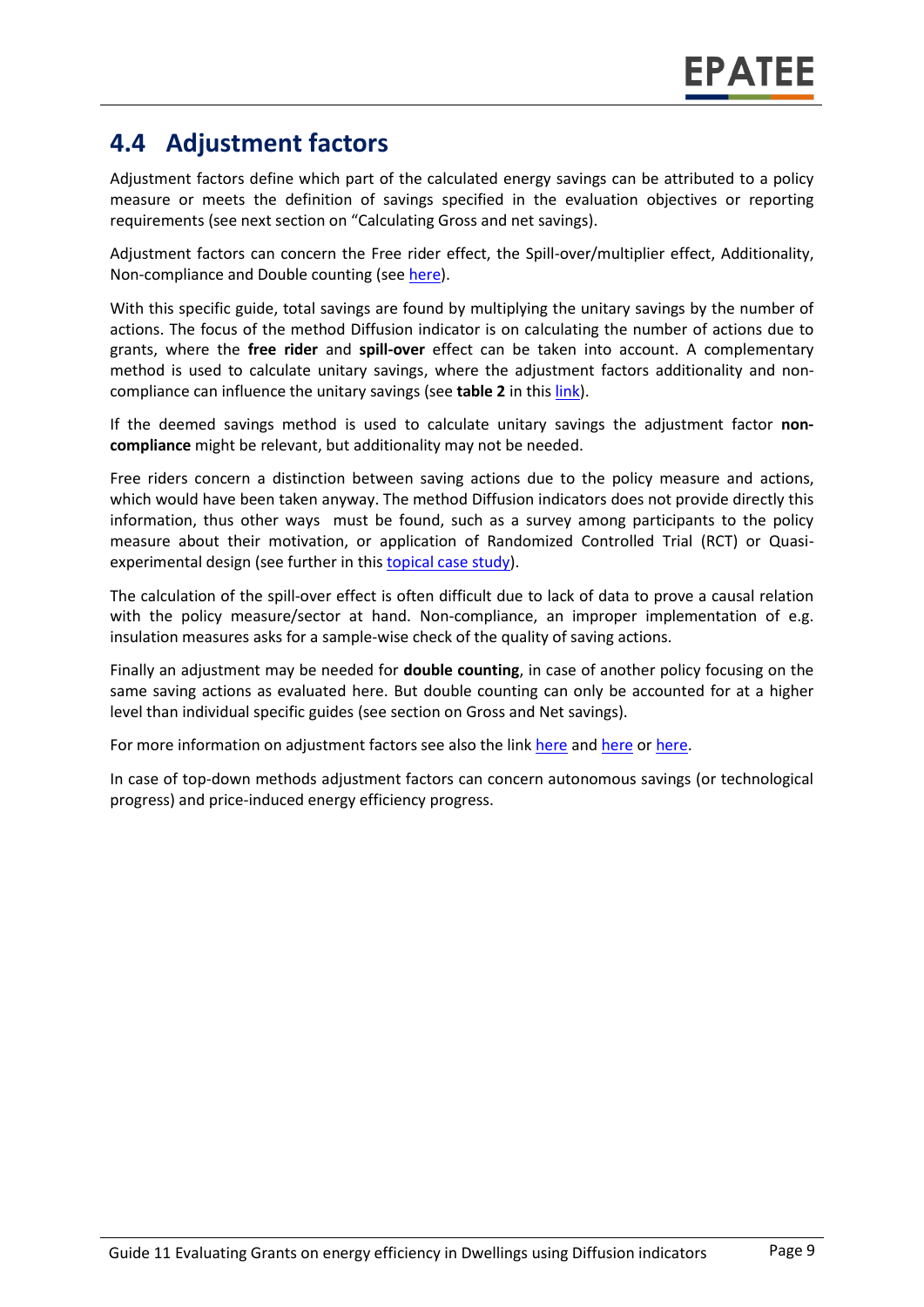#### **4.5 Calculating Gross and Net energy savings**

Gross savings concern the calculated savings from saving actions using a chosen baseline and normalization factors. Net savings concern the savings attributed to policy measures or eligible for a stakeholder (e.g. an energy company with an obligation to realise savings at their customers).

The gross savings can be calculated using the appropriate baseline for number of saving actions and for unitary savings (see section on baselines), and correct the unitary savings for normalization factors (see section on normalization).

Gross unitary savings can include a correction for the rebound effect in case of using the complementary methods deemed savings or engineering estimate (see section on baselines). In case of billing analysis the calculated change in energy consumption already incorporates the rebound effect, but gross savings should be corrected for weather (see section on normalization). No correction for changes in activity level is needed.

Net savings follow from gross savings by applying adjustment factors. Net unitary savings can be corrected for additionality and non-compliance. The net number of saving actions can be corrected for free riders and the spill-over effect (see section on adjustment factors).

The savings should be corrected for the Double counting effect, i.e. the overlap between the savings due to Grants and savings due to other policy measures. The overlap in the calculated savings of both policy measures cannot be processed at the level of an advanced guide, but must be corrected at the level of savings due to overall policy portfolios. For addressing double counting see thi[s link](https://www.academia.edu/14979876/Evaluating_energy_efficiency_policy_measures_and_DSM_programmes) or [here.](https://www.epatee-lib.eu/media/docs/D4_EMEEES_Final.pdf)

See also section 8 on concrete examples.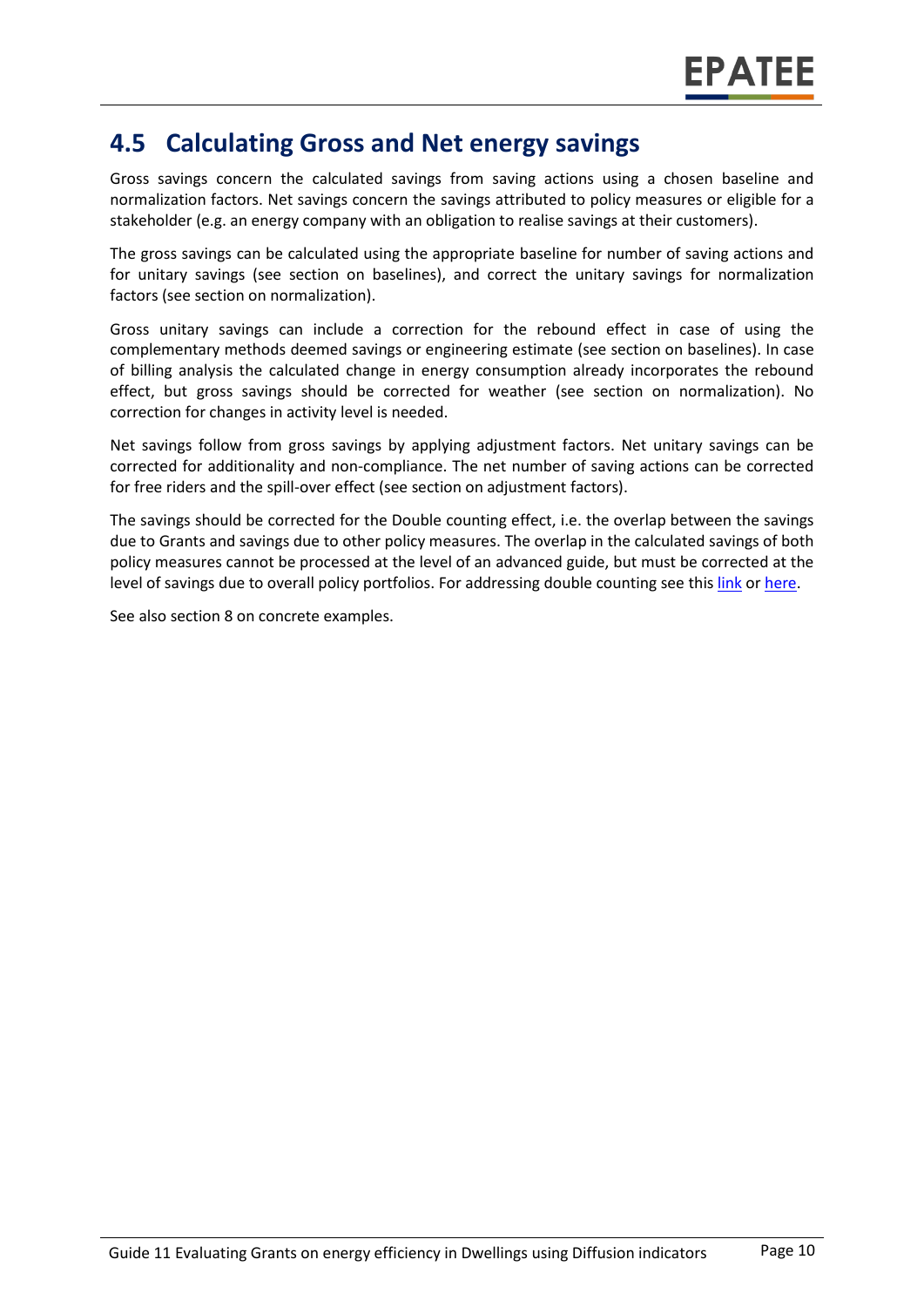### **5 | INPUT AND OUTPUT**

### **5.1 Main data requirements, data sources and collection technics**

Data requirements specified in the table below correspond to the calculation of energy savings, when using the baseline option With/without. Requirements are dependent on the chosen complementary method for calculating the unitary savings (here data for deemed savings).

| <b>Calculation subject</b>                               | Data requirements                                                                                                                      | Possible data sources and<br>collection technics                                                       |
|----------------------------------------------------------|----------------------------------------------------------------------------------------------------------------------------------------|--------------------------------------------------------------------------------------------------------|
| Diffusion indicators per<br>saving action type           | Yearly number of<br>implemented saving actions<br>per type (or yearly fraction of<br>dwellings with each saving<br>action)             | Grant decisions on each saving<br>action type (or penetration rates<br>per saving action from surveys) |
| Deemed savings (if chosen<br>as complementary<br>method) | Estimated savings per type of<br>saving action                                                                                         | Literature (based on earlier<br>measurement, etc.)                                                     |
| <b>Normalization factor</b><br>Rebound effect            | Pre-saving and after-saving<br>thermostat setting (in case of<br>no thermostat present no<br>change in temperature setting<br>assumed) | Survey on thermostat setting<br>before and after the saving<br>action(s)                               |
| Adjustment factor Free<br>riders                         | Number of saving actions<br>implemented without the<br>grant                                                                           | Survey on reason to implement the<br>saving action(s)                                                  |
| <b>Adjustment factor Non-</b><br>compliance              | Fraction of proper<br>implemented subsidized<br>saving actions                                                                         | Sample-wise check on<br>implemented saving actions                                                     |

#### **Data issues with alternative method**

If billing analysis is applied as complementary method to calculate unitary savings, energy consumption data should be made available with/after the saving action and without/before the saving action. These consumption data have to be corrected for weather, but a correction for the rebound is not needed as this is already covered in the with/after consumption.

For more details about the evaluation of net energy savings, see this [topical case study.](https://www.epatee-toolbox.eu/wp-content/uploads/2018/10/epatee_topical_case_study_evaluating_net_energy_savings.pdf)

For possible other methods with different data demands see the section on alternatives for the chosen method.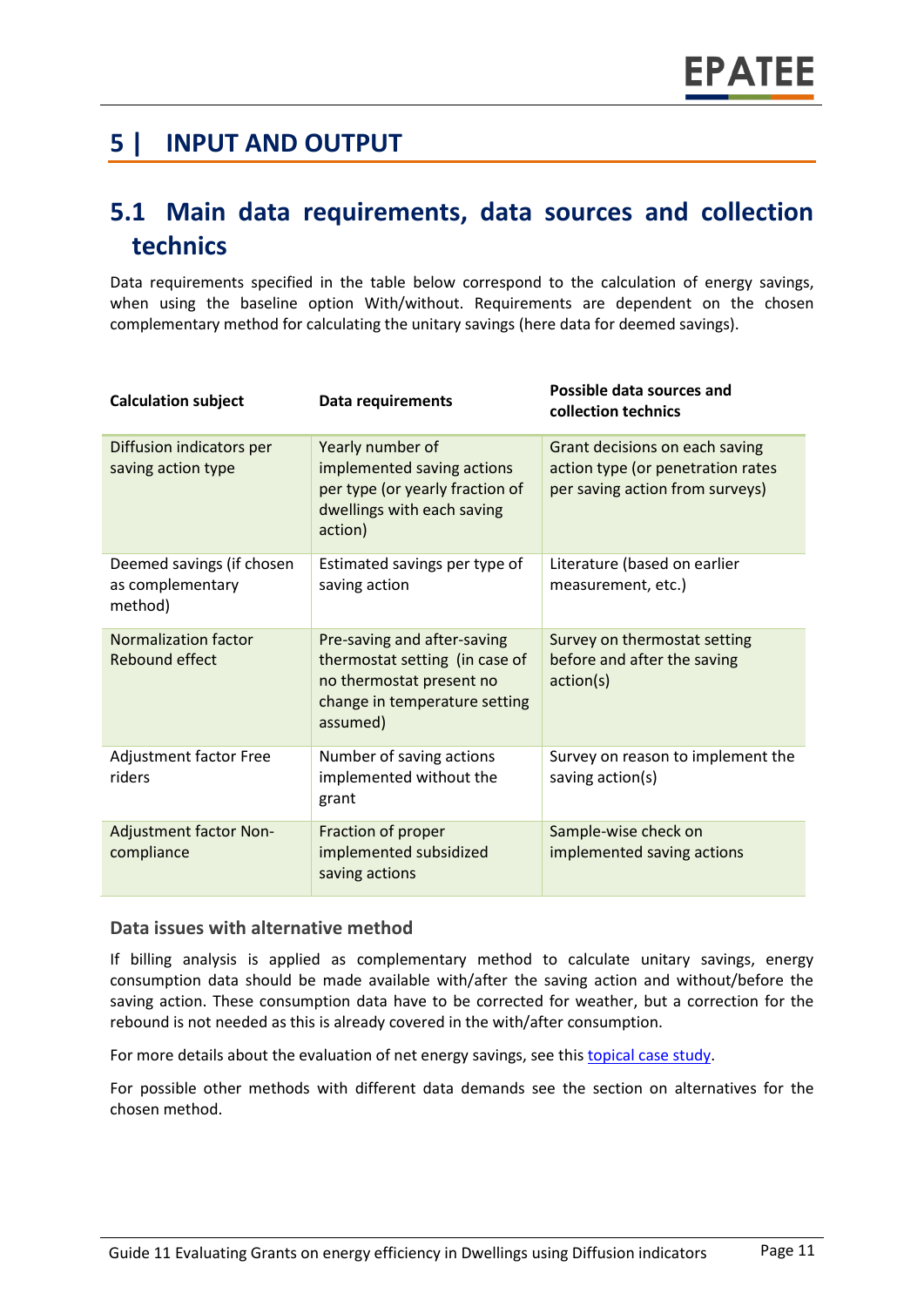#### **5.2 Energy savings in final terms or in primary terms**

Energy savings can be expressed in final terms or in primary terms; see definitions about primary and final energy [here.](https://www.epatee-toolbox.eu/wp-content/uploads/2018/10/Definitions-and-typologies-related-to-energy-savings-evaluation.pdf)

This guide can calculate savings in final terms. It can also calculate savings in primary terms provided that savings at end-users are calculated for each energy carrier apart, and primary factors are available to transform the savings in final terms to savings in primary terms.

### **5.3 Energy savings over time**

Implemented saving actions in a year lead to savings over a number of consecutive years. E.g. a more efficient boiler can save gas over its lifetime of about 15 years, insulation over up to 60 years and more efficient computers up to 5 years. For savings from behavioral changes due to a media campaign the life time might be not much longer than that of the campaign. Energy savings can be calculated in different metrics in terms of time reference, for example: year-to-year, annual, cumulated annual, cumulative. See the definitions [here.](https://www.epatee-toolbox.eu/wp-content/uploads/2018/10/Definitions-and-typologies-related-to-energy-savings-evaluation.pdf)

The calculated yearly savings concern the savings of all new saving actions in that year. In this approach only data for the savings in the chosen year are needed.

Adding up the yearly savings over a period, provided that earlier saving actions are still delivering savings, leads to cumulative savings. For the cumulative savings data are needed for the whole period.

Another cumulative approach, to be applied for the EE directive, is to multiply the (new) savings in a year with the number of years up to a target year and sum this result with that for all other years up to the target year. This cumulative approach stimulates early saving actions, as these count more times to the target than later actions.

Finally, savings from a saving action can be discounted and summed up over the lifetime of the action See link [here.](https://www.epatee-toolbox.eu/wp-content/uploads/2018/10/Definitions-and-typologies-related-to-energy-savings-evaluation.pdf)

This guide can provide yearly savings of new saving actions in that year. It can also provide cumulative savings provided that data are available over a period.

Cumulative savings according to the Energy Efficiency Directive can be provided when the lifetimes of savings actions are known.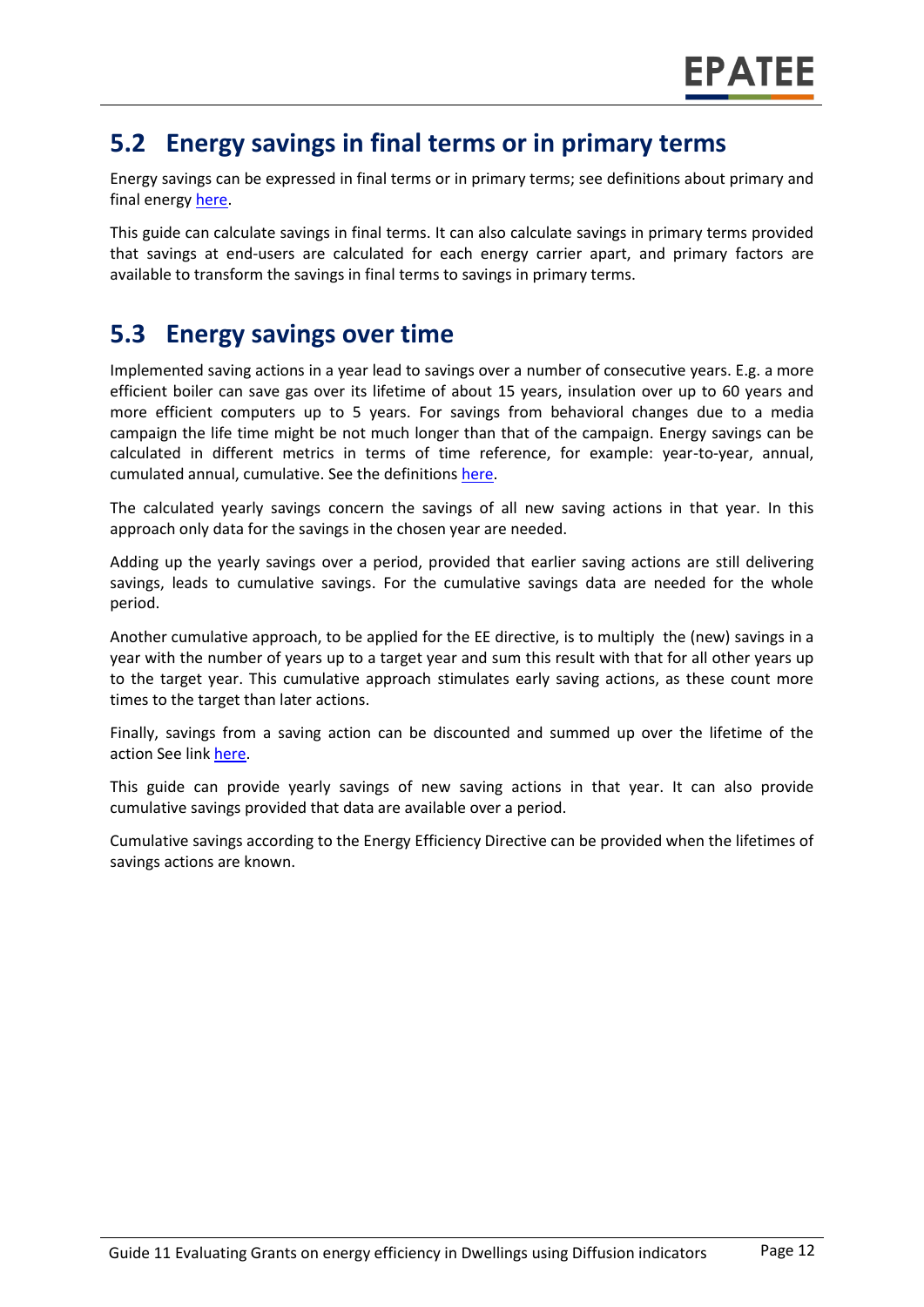# **6 | ALTERNATIVE FOR CHOSEN METHOD**

### **6.1 Alternatives for the chosen method**

Often other savings calculation methods can be applied as well, although they will all have pros and cons regarding various aspects dealt with in preceding sections.

The table below presents the pros and cons of the method at hand and for commonly used alternative methods for the same combination of policy measure and sector.

The method at hand uses a combination of diffusion indicators to calculate number of actions and a complementary method (deemed savings) to calculate unitary savings. The alternative method applies billing analysis and is already part of the 30 specific guides.

| Type of method                                     | <b>Pros</b>                                                                                                                          | Cons                                                                                                                                      |
|----------------------------------------------------|--------------------------------------------------------------------------------------------------------------------------------------|-------------------------------------------------------------------------------------------------------------------------------------------|
| Diffusion indicators                               | Calculation with diffusion indicator<br>and deemed savings relatively simple<br>Diffusion data from grant decisions                  | No check with actual energy<br>consumption changes<br>Deemed savings to be checked                                                        |
| <b>Billing analysis</b><br>(alternative<br>method) | Check with observed changes in<br>energy consumption<br>Focus method on unitary savings and<br>number of action from grant decisions | Unclear results with more than one<br>saving action at the same time<br>No savings per specific savings<br>action > no cost-effectiveness |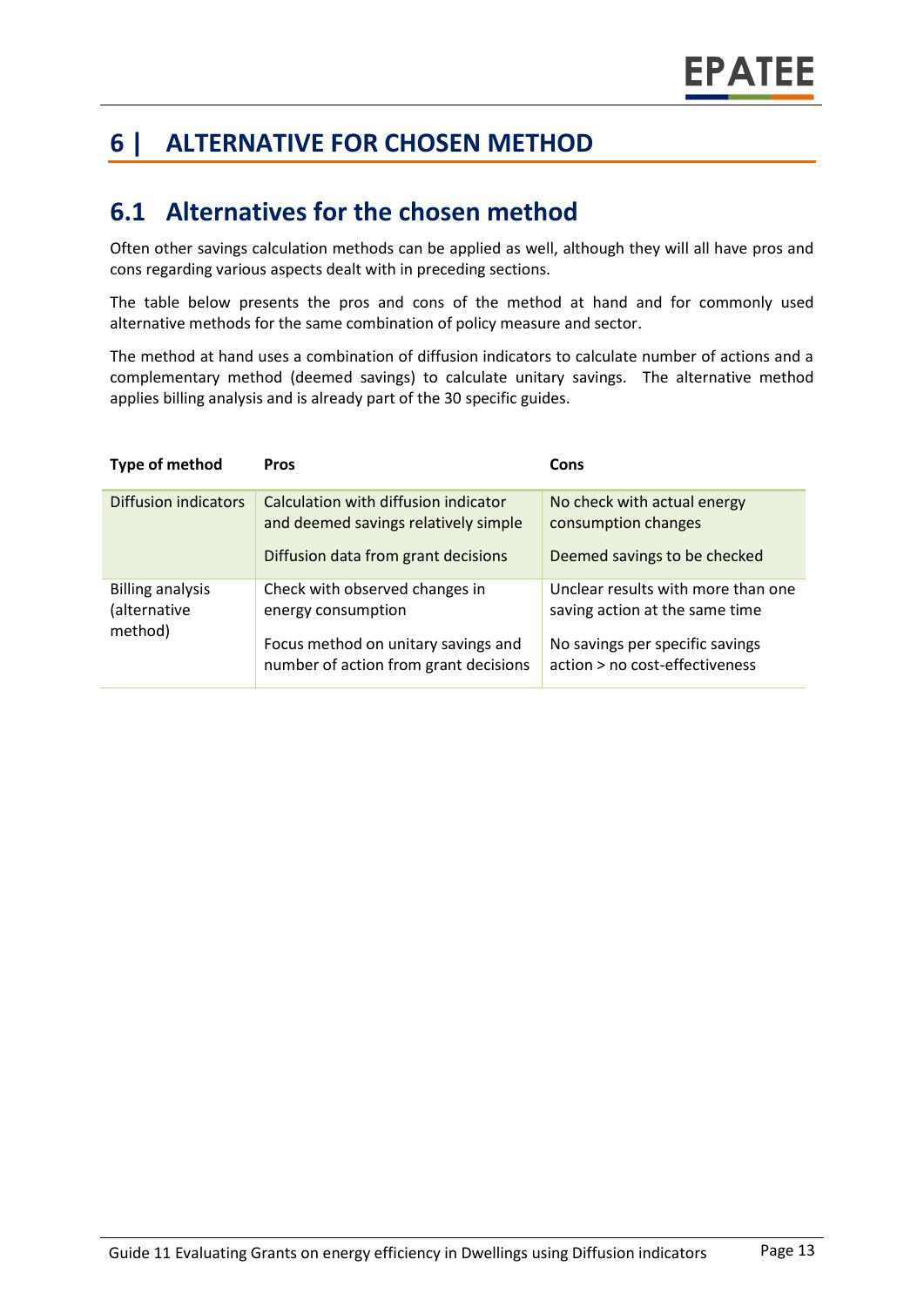# **7 | ADDITIONAL EVALUATION RESULTS**

# **7.1 Calculating avoided CO<sup>2</sup> emissions**

Avoided  $CO<sub>2</sub>$  emissions can be evaluated from the energy savings by applying emission factors. Four key aspects are to be taken into account when choosing the emission factor(s):

- 1) Emission factors vary according to the **energy type**, so the data about energy savings need to be available per energy type.
- 2) Emission factors for a given type of energy **can vary over time** (especially for **electricity**).
- 3) Emission factors can take into account:
	- a. **Direct emission factors**: the emissions generated when producing the energy used;
	- b. **Lifecycle emission factors**: all emissions generated from the extraction of the energy resources up to the dismantling of the energy plant.

Due to the differences that the choice of emission factor(s) can induce, it is important to document what emission factor(s) has(have) been used.

For this guide the savings of the different saving actions concern generally only one fuel (mainly natural gas). Therefore, the direct reduction of  $CO<sub>2</sub>$ -emissions can be calculated easily from the savings with an emission factor for the fuel at stake.

The avoided emission of **other greenhouse gasses** due to energy savings are not taken into account here, as these emissions are generally negligible compared to  $CO<sub>2</sub>$ .

**IPCC** (Intergovernmental Panel on Climate Change) provides a **[detailed database](https://www.ipcc-nggip.iges.or.jp/EFDB/main.php) of peer-reviewed emission factors.**

# **7.2 Calculating cost-effectiveness**

Cost-effectiveness is the **ratio between costs** to achieve energy savings and the **amount of savings and possibly other benefits**.

A distinction can be made according to the point of view adopted to assess cost-effectiveness:

- Cost-effectiveness for the end-user or participant
- Cost-effectiveness for society at large
- Cost-effectiveness for the party that takes responsibility for saving targets (government or actor with an Energy Efficiency Obligation)

#### Se[e here.](https://epatee.eu/sites/default/files/epatee_report_on_the_knowledge_base.pdf)

The calculation of cost-effectiveness for end-users demands, next to the savings, data on investments made, subsidies on investments, interest rates, lifetimes of the saving actions, energy prices (including taxes) per type of end-user and discount factors per type of end-user.

For cost-effectiveness from a societal viewpoint no account is taken of subsidies and taxes, energy prices concern world market price, and a lower value of the discount factors is valid.

For cost-effectiveness from a government perspective the amount of subsidies is related to the (extra) savings of the saving actions due to the grant scheme.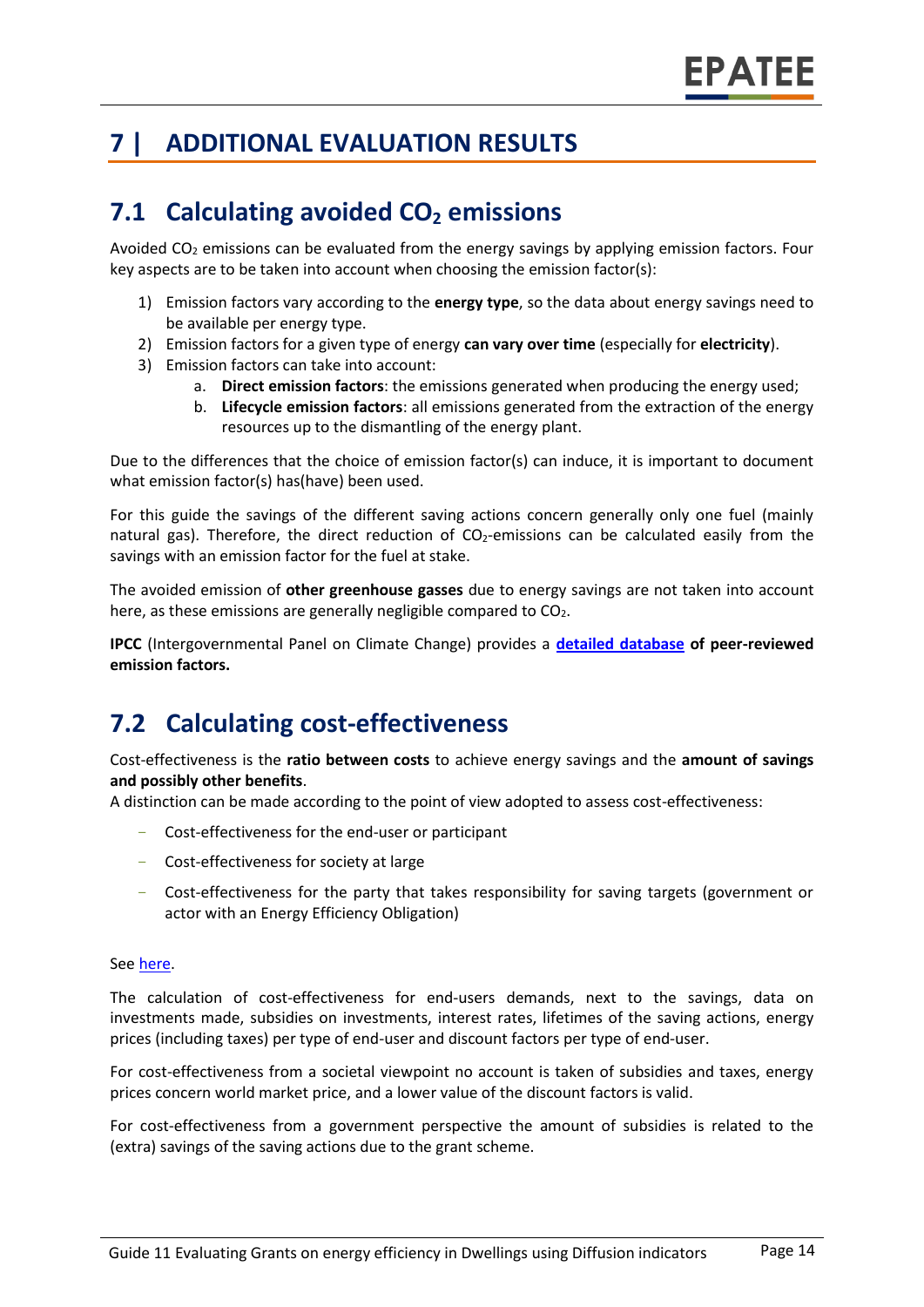# **7.3 Calculating other Co-benefits**

Possible co-benefits from saving energy concern:

- Extra employment
- Reduction of energy poverty
- Other emission reductions ( $NO<sub>x</sub>$ ,  $SO<sub>2</sub>$ , fine particles, etc.)
- Better indoor climate
- Reduced dependency on (insecure) energy import

Due to the detailed calculation approach per saving action type it is possible to determine other cobenefits, provided that specific data become available per co-benefit, e.g. hours spent on insulation measures (employment) or imports per type of energy carrier (import dependency).

# **7.4 Other aspects of importance**

None identified.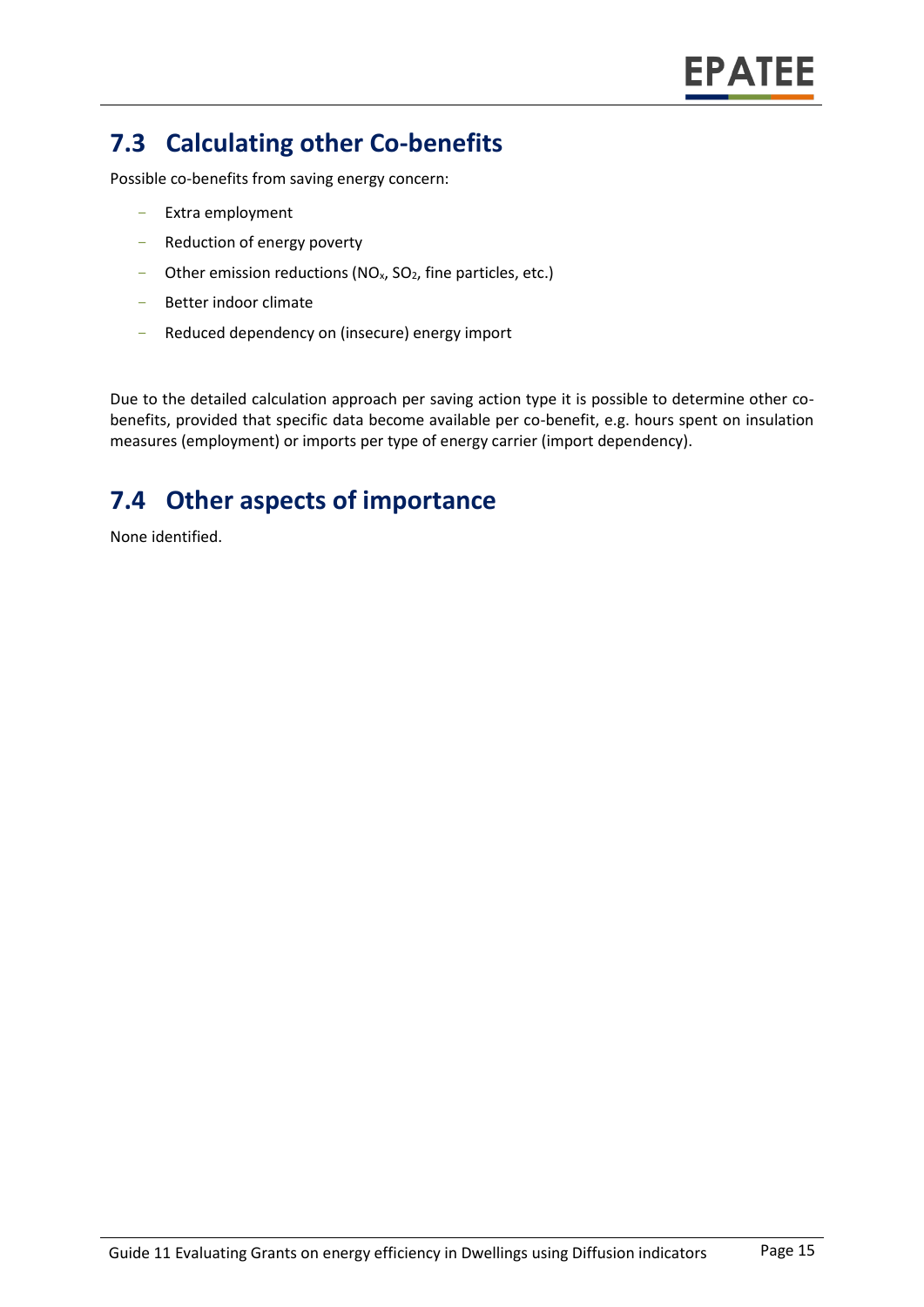# **8 | CONCRETE EXAMPLES**

**Energy efficiency and savings calculation for countries, regions and cities, ISO 17742, chapter 4 on Indicator based savings calculations, 2015**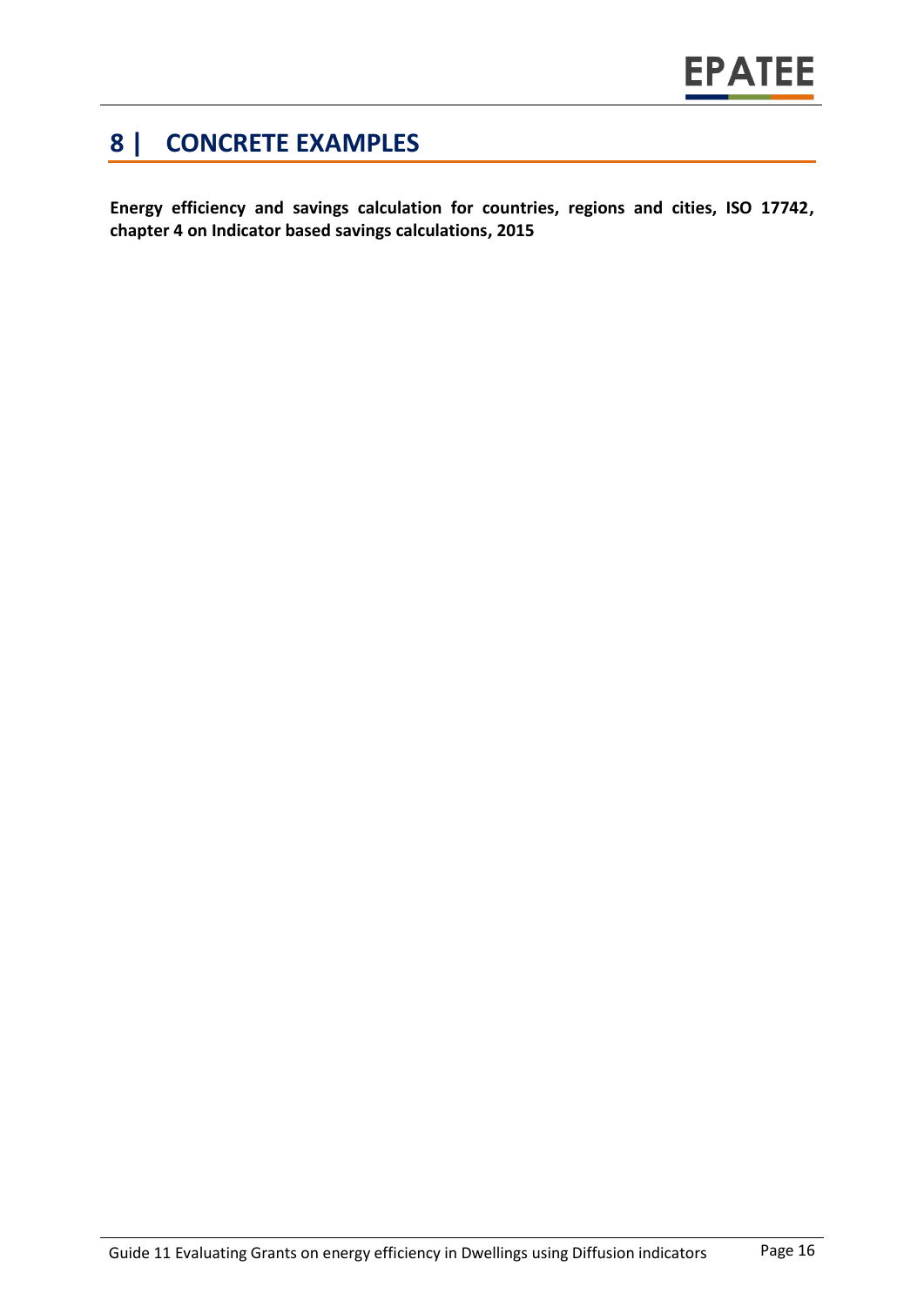#### **9 | FURTHER READING**

#### **About Diffusion indicators**

- Top-down evaluation methods of energy savings Summary report, B. Lapillonne et al, EIE 06 128 EMEEES, WI, March 2009
- Annex to the summary report on top-down evaluation methods: ODYSSEE and ODEX indicators that can be used in top-down evaluation of energy savings, Report EIE 06 128 EMEEES, Bruno Lapillonne, ENERDATA, March 2009.
- Definition of ODEX indicators in ODYSSEE database-Ademe, 2014

#### **Relevant case studies**

No case studies available